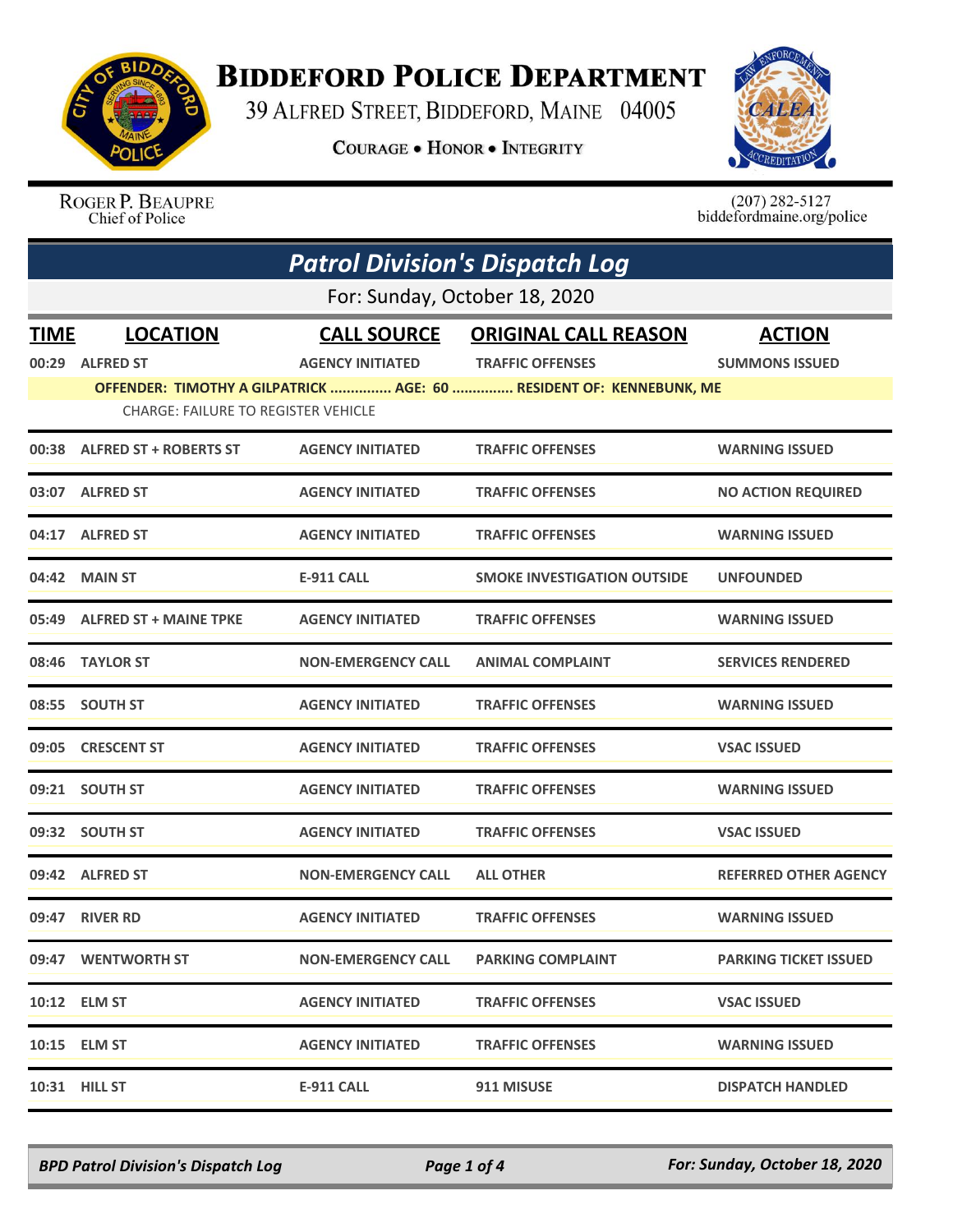| <b>TIME</b> | <b>LOCATION</b>                            | <b>CALL SOURCE</b>        | <b>ORIGINAL CALL REASON</b>                                                                 | <b>ACTION</b>                |
|-------------|--------------------------------------------|---------------------------|---------------------------------------------------------------------------------------------|------------------------------|
|             | 10:31 SOUTH ST                             | <b>AGENCY INITIATED</b>   | <b>TRAFFIC OFFENSES</b>                                                                     | <b>VSAC ISSUED</b>           |
|             | 10:48 ALFRED ST + MAINE TPKE               | <b>AGENCY INITIATED</b>   | <b>TRAFFIC OFFENSES</b><br>OFFENDER: DOUGLAS P MICHAUD  AGE: 30  RESIDENT OF: BIDDEFORD, ME | <b>SUMMONS ISSUED</b>        |
|             | <b>CHARGE: FAILURE TO REGISTER VEHICLE</b> |                           |                                                                                             |                              |
|             | 11:02 DIAMOND ST                           | <b>E-911 CALL</b>         | 911 MISUSE                                                                                  | <b>DISPATCH HANDLED</b>      |
|             | 11:10 SOUTH ST                             | <b>AGENCY INITIATED</b>   | <b>TRAFFIC OFFENSES</b>                                                                     | <b>WARNING ISSUED</b>        |
|             | 11:18 MAINE TPKE + ALFRED ST               | <b>E-911 CALL</b>         | 911 MISUSE                                                                                  | <b>SERVICES RENDERED</b>     |
|             | 11:20 SOUTH ST                             | <b>AGENCY INITIATED</b>   | <b>TRAFFIC OFFENSES</b>                                                                     | <b>VSAC ISSUED</b>           |
|             | 11:21 HILLSIDE AVE + PROSPECT ST           | <b>NON-EMERGENCY CALL</b> | <b>PARKING COMPLAINT</b>                                                                    | <b>PARKING TICKET ISSUED</b> |
|             | 11:37 SOUTH ST                             | <b>AGENCY INITIATED</b>   | <b>TRAFFIC OFFENSES</b>                                                                     | <b>WARNING ISSUED</b>        |
|             | 11:37 MAIN ST                              | <b>NON-EMERGENCY CALL</b> | <b>SUSPICION</b>                                                                            | <b>NO ACTION REQUIRED</b>    |
|             | 11:45 SOUTH ST                             | <b>AGENCY INITIATED</b>   | <b>TRAFFIC OFFENSES</b>                                                                     | <b>WARNING ISSUED</b>        |
|             | 11:54 WADLIN RD                            | <b>AGENCY INITIATED</b>   | <b>TRAFFIC OFFENSES</b>                                                                     | <b>WARNING ISSUED</b>        |
|             | 12:03 OAK ST                               | <b>NON-EMERGENCY CALL</b> | <b>ANIMAL COMPLAINT</b>                                                                     | <b>NO ACTION REQUIRED</b>    |
|             | 12:06 SOUTH ST                             | <b>AGENCY INITIATED</b>   | <b>TRAFFIC OFFENSES</b>                                                                     | <b>WARNING ISSUED</b>        |
|             | 12:13 MARINER WAY                          | <b>E-911 CALL</b>         | 911 MISUSE                                                                                  | <b>DISPATCH HANDLED</b>      |
|             | 12:18 SOUTH ST                             | <b>AGENCY INITIATED</b>   | <b>TRAFFIC OFFENSES</b>                                                                     | <b>VSAC ISSUED</b>           |
|             | 12:48 SOUTH ST                             | <b>AGENCY INITIATED</b>   | <b>TRAFFIC OFFENSES</b>                                                                     | <b>WARNING ISSUED</b>        |
|             | 12:54 ALFRED ST                            | <b>WALK-IN AT STATION</b> | <b>ARTICLES LOST/FOUND</b>                                                                  | <b>REPORT TAKEN</b>          |
|             | 12:58 CLARK ST                             | E-911 CALL                | 911 MISUSE                                                                                  | <b>DISPATCH HANDLED</b>      |
|             | 13:45 BIDDEFORD GATEWAY CTR                | <b>AGENCY INITIATED</b>   | <b>TRAFFIC OFFENSES</b>                                                                     | <b>WARNING ISSUED</b>        |
|             | 14:00 FOREST ST + WEST ST                  | <b>NON-EMERGENCY CALL</b> | <b>DISABLED VEHICLE</b>                                                                     | <b>SERVICES RENDERED</b>     |
|             | 14:21 UNION ST                             | <b>AGENCY INITIATED</b>   | <b>TRAFFIC DETAIL</b>                                                                       | <b>NO VIOLATION</b>          |
|             | <b>14:52 PIKE ST</b>                       | <b>NON-EMERGENCY CALL</b> | 911 MISUSE                                                                                  | <b>SERVICES RENDERED</b>     |
|             | 15:07 ELM ST                               | <b>NON-EMERGENCY CALL</b> | <b>PARKING COMPLAINT</b>                                                                    | <b>PARKING TICKET ISSUED</b> |
|             | 15:07 ALFRED ST                            | <b>NON-EMERGENCY CALL</b> | <b>THEFT</b>                                                                                | <b>REPORT TAKEN</b>          |

*BPD Patrol Division's Dispatch Log Page 2 of 4 For: Sunday, October 18, 2020*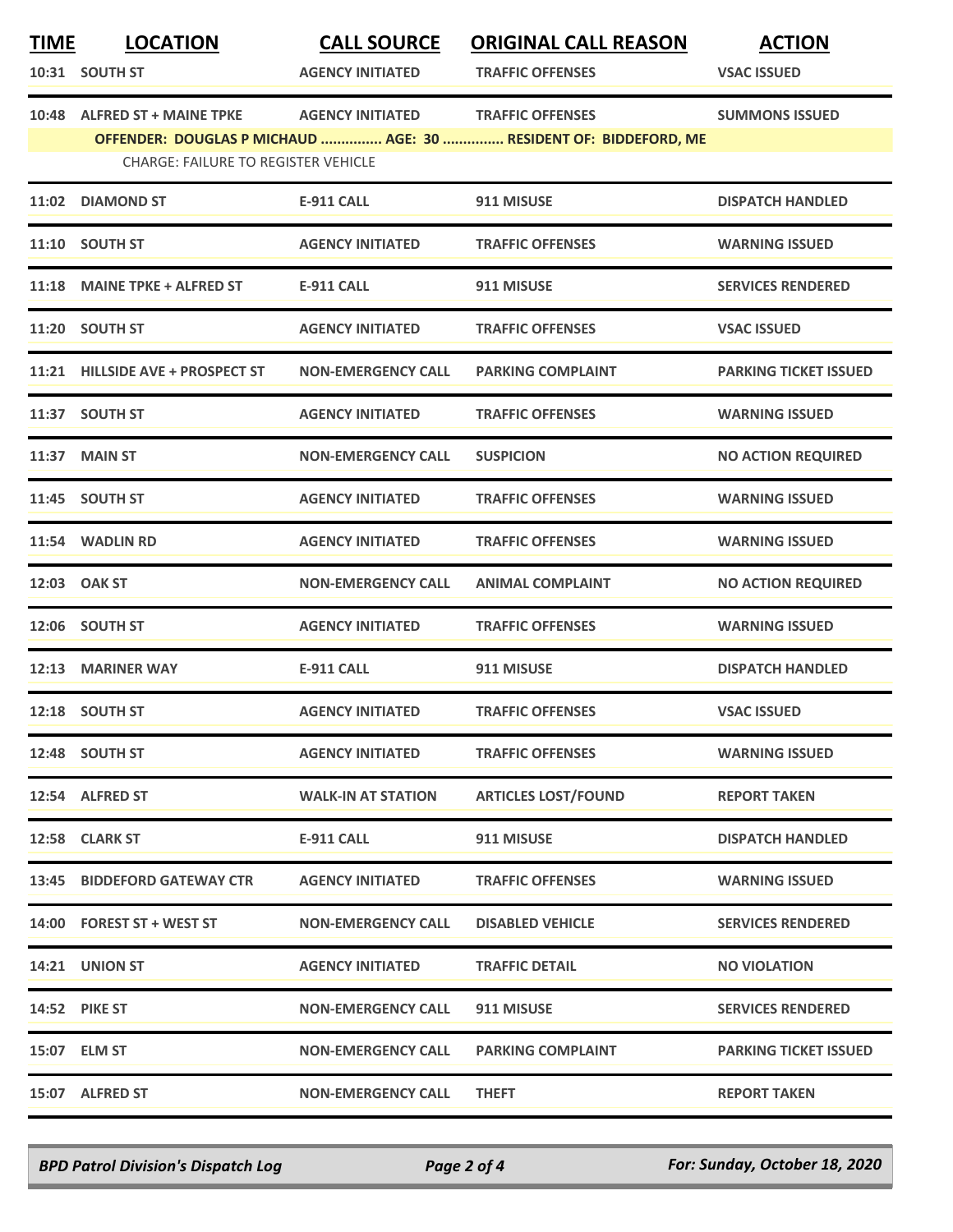| <b>TIME</b> | <b>LOCATION</b>                            | <b>CALL SOURCE</b>        | <b>ORIGINAL CALL REASON</b>                                             | <b>ACTION</b>                |
|-------------|--------------------------------------------|---------------------------|-------------------------------------------------------------------------|------------------------------|
|             | 15:44 SOUTH ST                             | <b>AGENCY INITIATED</b>   | <b>TRAFFIC OFFENSES</b>                                                 | <b>WARNING ISSUED</b>        |
|             | 15:51 SOUTH ST + HAYFIELD RD               | <b>AGENCY INITIATED</b>   | <b>TRAFFIC OFFENSES</b>                                                 | <b>WARNING ISSUED</b>        |
|             | 16:07 ELM ST                               | <b>AGENCY INITIATED</b>   | <b>TRAFFIC OFFENSES</b>                                                 | <b>WARNING ISSUED</b>        |
|             | 16:21 AJAC WAY                             | <b>E-911 CALL</b>         | <b>MENTAL ILLNESS CASES</b>                                             | <b>TRANSPORT TO HOSPITAL</b> |
|             | 16:53 ALFRED ST                            | <b>AGENCY INITIATED</b>   | <b>TRAFFIC OFFENSES</b>                                                 | <b>SUMMONS ISSUED</b>        |
|             | <b>CHARGE: FAILURE TO REGISTER VEHICLE</b> |                           | OFFENDER: ROBERT WOODS  AGE: 19  RESIDENT OF: EAST WATERBORO, ME        |                              |
|             | 17:20 ALFRED ST + MAINE TPKE               | <b>AGENCY INITIATED</b>   | <b>TRAFFIC OFFENSES</b>                                                 | <b>WARNING ISSUED</b>        |
|             | 17:26 SOUTH ST                             | <b>E-911 CALL</b>         | 911 MISUSE                                                              | <b>NEGATIVE CONTACT</b>      |
|             | 17:32 ALFRED ST                            | <b>NON-EMERGENCY CALL</b> | <b>THEFT</b>                                                            | <b>REPORT TAKEN</b>          |
|             | 17:35 POOL ST                              | <b>AGENCY INITIATED</b>   | <b>TRAFFIC OFFENSES</b>                                                 | <b>WARNING ISSUED</b>        |
|             | 18:05 HIGH ST                              | <b>E-911 CALL</b>         | 911 MISUSE                                                              | <b>SERVICES RENDERED</b>     |
|             | 18:05 OAK PL                               | <b>E-911 CALL</b>         | 911 MISUSE                                                              | <b>NEGATIVE CONTACT</b>      |
|             | 18:11 POOL ST + DECARY RD                  | <b>AGENCY INITIATED</b>   | <b>TRAFFIC OFFENSES</b>                                                 | <b>WARNING ISSUED</b>        |
| 18:19       | <b>SIMARD AVE</b>                          | <b>AGENCY INITIATED</b>   | <b>PROTECTION FROM ABUSE SERVIC</b>                                     | <b>PAPERWORK SERVED</b>      |
|             | 18:33 EMERY ST                             | <b>NON-EMERGENCY CALL</b> | <b>VIOL OF BAIL CONDITIONS</b>                                          | <b>UNFOUNDED</b>             |
|             | <b>18:36 MAIN ST</b>                       | <b>E-911 CALL</b>         | <b>DISTURBANCE / NOISE</b>                                              | <b>WARNING ISSUED</b>        |
|             | 19:00 SOUTH ST                             | <b>NON-EMERGENCY CALL</b> | <b>DOMESTIC COMPLAINTS</b>                                              | <b>ARREST(S) MADE</b>        |
|             | <b>CHARGE: DOMESTIC VIOLENCE ASSAULT</b>   |                           | OFFENDER: GABRIELLE MARIE GOSSELIN  AGE: 38  RESIDENT OF: BIDDEFORD, ME |                              |
|             | 19:11 MEDICAL CENTER DR                    | <b>E-911 CALL</b>         | 911 MISUSE                                                              | <b>NO ACTION REQUIRED</b>    |
|             | 19:32 BACON ST                             | E-911 CALL                | 911 MISUSE                                                              | <b>DISPATCH HANDLED</b>      |
|             | 19:54 ELM ST + PINE ST                     | <b>NON-EMERGENCY CALL</b> | <b>ARTICLES LOST/FOUND</b>                                              | <b>SERVICES RENDERED</b>     |
|             | 20:07 ELM ST                               | <b>AGENCY INITIATED</b>   | <b>TRAFFIC OFFENSES</b>                                                 | <b>WARNING ISSUED</b>        |
|             | 21:33 WENTWORTH ST                         | <b>NON-EMERGENCY CALL</b> | <b>CRIM THREAT / TERRORIZING</b>                                        | <b>REPORT TAKEN</b>          |
|             | 21:46 ALFRED ST                            | <b>NON-EMERGENCY CALL</b> | <b>DRUNKENNESS</b>                                                      | <b>FIELD INTERVIEW</b>       |
|             | 22:13 ALFRED ST + DENTAL AVE               | <b>AGENCY INITIATED</b>   | <b>TRAFFIC OFFENSES</b>                                                 | <b>WARNING ISSUED</b>        |

*BPD Patrol Division's Dispatch Log Page 3 of 4 For: Sunday, October 18, 2020*